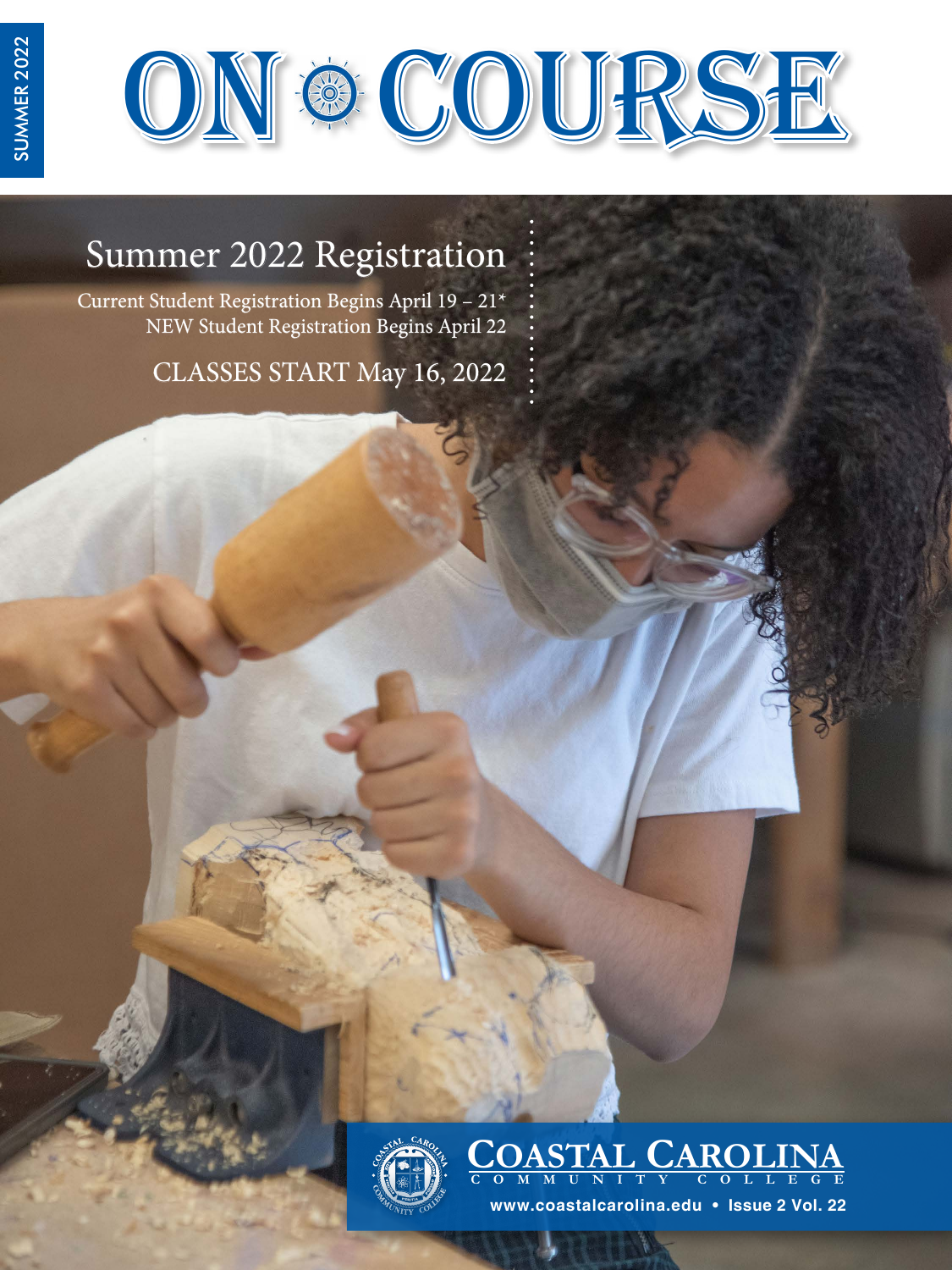

# **Coastal Carolina Community College**

444 Western Boulevard · Jacksonville, NC 28546 910.455.1221 • www.coastalcarolina.edu



| Cafeteria                                               |
|---------------------------------------------------------|
| <b>Security Office</b>                                  |
| Emergency/Information Tower                             |
| <b>UNCW Offices</b>                                     |
| Onslow Early College High School                        |
| James Leroy Henderson, Jr. Administration Building      |
| A. D. Guy Business Technology Building                  |
| Classroom Building A                                    |
| Classroom Building B                                    |
| Kenneth B. Hurst Continuing Education Building          |
| Fine Arts Building (Bodenhamer Auditorium)              |
| Health Occupational Science Building                    |
| Institutional Support Services Building                 |
| C. Louis Shields Learning Resources Center              |
| Multipurpose Building                                   |
| W.D. "Billy" Mills Math and Science Technology Building |
| Hugh A. Ragsdale Building                               |
|                                                         |

- James S. Melton Vocational Skills Center
- **SC Student Center**

Information

Admissions

Lloyd P. Respass Trades Building

- **Covered Walkways**
- **Sidewalks**
- College Vehicle Zone
- **Training Vehicle Zone**
- Construction Zone
- Service Road
- Jogging Track

### **Parking Codes**

- C **Cosmetology Patrons**
- Delivery D
- Е Employees
- Handicapped H
- M Motorcycles
- $\mathbf 0$ Overflow Parking
- $_{\rm U}^{\rm s}$ Students Unrestricted
- $\mathsf{v}$
- **Visitors**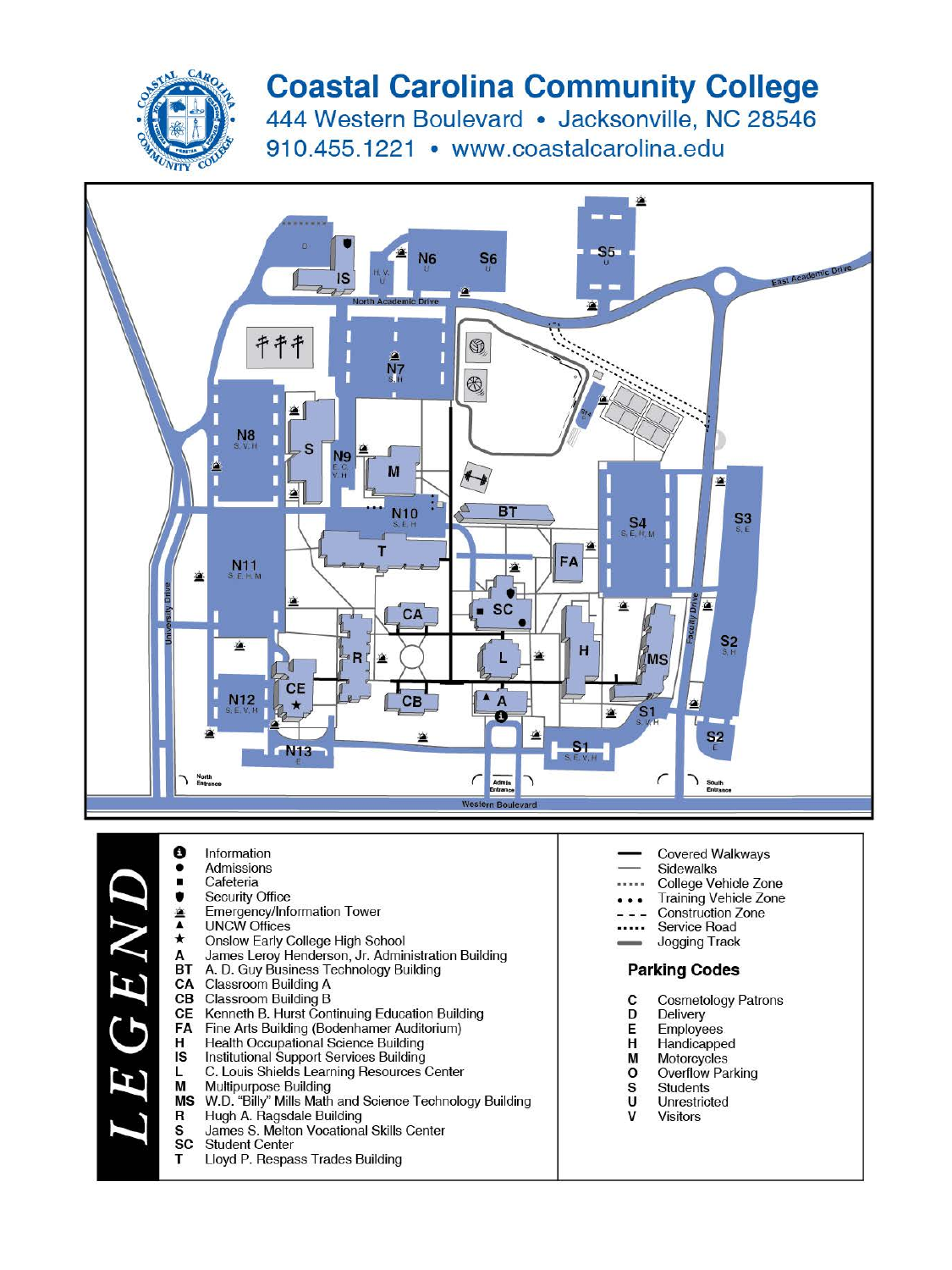# **DIVISION OF CURRICULUM EDUCATION**

**Summer Semester 2022 • May 16 – August 3\***

*\*Summer semester is scheduled to end on August 3, but may be extended to August 4 if weather days are required.* 

### **5-Week Session I: May 16 – June 17 | 5-Week Session II: June 28 – August 4**

## **Apply Now! Accepting Applications for Admission Daily!**

**Admissions Office Hours:** Monday – Thursday, 8:00 a.m. – 7:30 p.m.; Friday, 8:00 a.m. – 5:00 p.m. Admissions (910) 938-6394, 938-6332, Financial Aid (910) 938-6244, Veterans Programs (910) 938-6250, Online Technical Assistance (910) 938-6123

**Admissions Policy**

Coastal Carolina Community College maintains an open door admissions policy for all applicants. The College serves all students regardless of race, creed, sex, national origin, religion, age, or physical disability status. Selective placement of individual students in the different programs of study within the College is determined by the Admissions Office, within the guidelines established by the State Board of Community Colleges and the North Carolina Community College System for each program of study and course offered.

#### **Admissions Process**

- 1. Complete an application for admission. In order to take advantage of early registration opportunities, new students should begin the admissions process as soon as possible.
- 2. Submit official high school transcript (or High School Equivalency/Adult High School) and all transcripts from any schools attended after high school.
- 3. Connect with an academic counselor to determine placement, to plan your program of study, and assist in scheduling your classes.

#### **Registration Procedures**

- Currently enrolled students will receive early registration dates and times through their Coastal email account.
- New students will receive registration information from an academic counselor or through their Coastal email account.
- Students registering during open registration should begin the admissions process in the Admissions Office prior to registering for classes.
- Cash, checks, money orders, Visa, Mastercard, Discover, and American Express are accepted for payment of tuition and fees.
- Students must obtain a student ID card and obtain a parking placard for their motor vehicles with Campus Security when registering.

#### **Registration Dates**

**Currently Enrolled Students April 19 – 21\*** 

\* Registration date is determined based on the number of completed credits and will be sent to your Coastal email account

| April 22<br>Begins April 25 |                                              |  |
|-----------------------------|----------------------------------------------|--|
| May 12<br>June 27           | $8:30$ am $-7:30$ pm                         |  |
| Monday - Thursday<br>Friday | $8:30$ am $-7:30$ pm<br>$8:30$ am $-5:00$ pm |  |
|                             |                                              |  |
| May $16 -$ August 3         |                                              |  |
| May $31 -$ August 3         |                                              |  |
| May 16 - June 17            |                                              |  |
| June 28 - August 3          |                                              |  |
| May 30                      |                                              |  |
| July 4                      |                                              |  |
|                             |                                              |  |
| June 20 - June 24           |                                              |  |
| August 4                    |                                              |  |
|                             |                                              |  |

**Refund Dates:** Students must fill out a drop/withdrawal form at the Registrar's Office to be eligible for a refund. A refund will not be granted without a completed form. For the complete curriculum refund policy, see the College Catalog.

**A No Show for Class = 25% Tuition Charge • The student fee is non-refundable** Refund checks are mailed out approximately 2–3 weeks after the first day of class.

| <b>May 15</b> | Last day to drop (10-week/1st 5-week courses) with a 100% refund |
|---------------|------------------------------------------------------------------|
| <b>May 18</b> | Last day to withdraw (1st 5-week courses) with a 75% refund      |
| <b>May 22</b> | Last day to withdraw (10-week courses) with a 75% refund         |
| <b>May 29</b> | Last day to withdraw (8-week courses) with a 100% refund         |
| June 5        | Last day to withdraw (8-week courses) with a 75% refund          |
| June 27       | Last day to drop (2nd 5-week courses) with a 100% refund         |
| June 30       | Last day to withdraw (2nd 5-week courses) with a 75% refund      |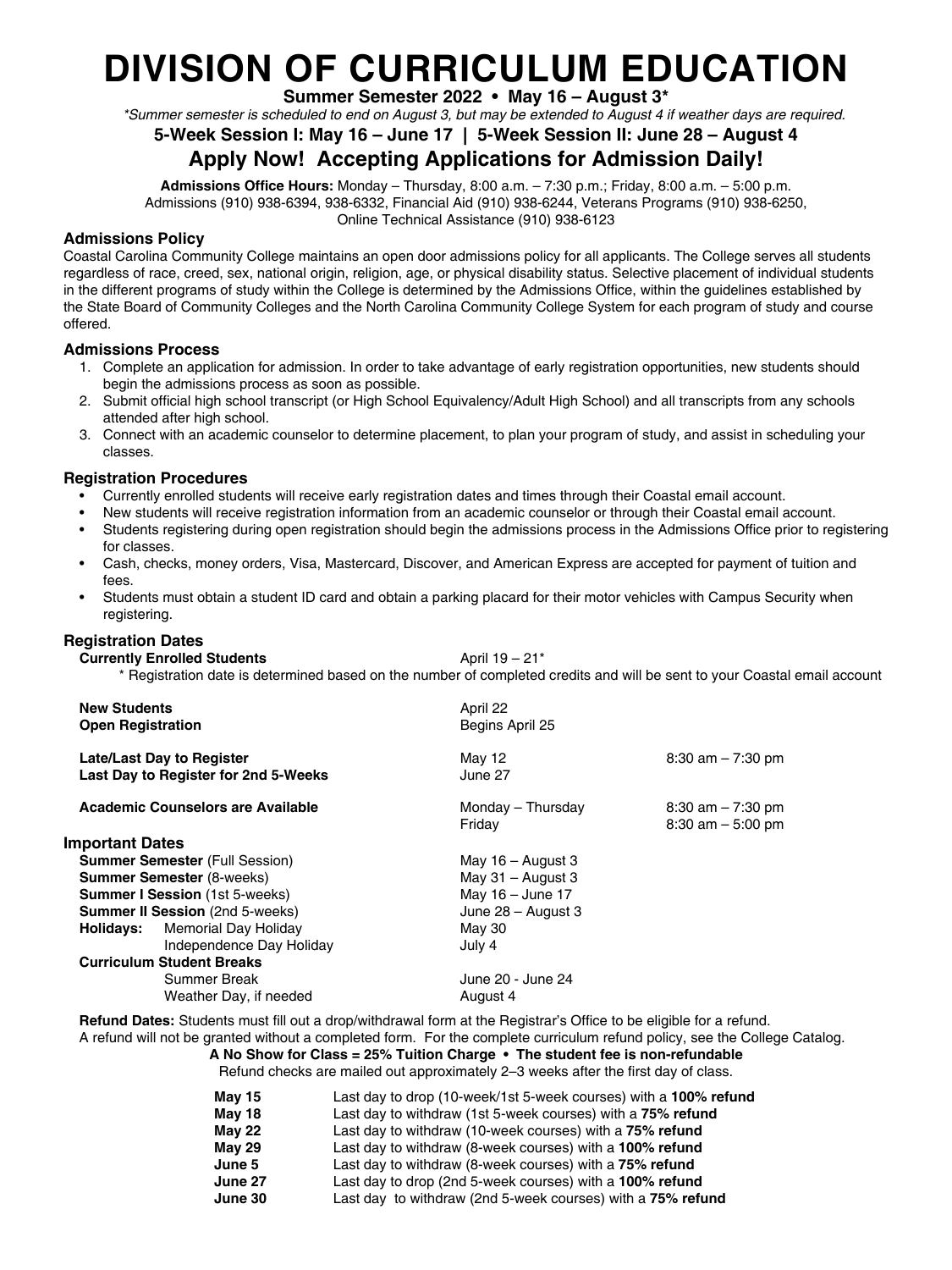# **COURSE AND SECTION KEY**

**A section number without a letter designation represents a traditional 16-week for Fall and Spring Session and 10-week for Summer session course, with all class meetings taking place seated in the classroom on the Main Campus.**

| <b>WHEN</b>                                                                                     | <b>WHERE</b>             | <b>HOW</b>                                                                                                                                                                           |
|-------------------------------------------------------------------------------------------------|--------------------------|--------------------------------------------------------------------------------------------------------------------------------------------------------------------------------------|
| <b>First Session</b><br>F<br>S<br>Second Session<br>Twelve Weeks (FA/SP)<br>or Eight Weeks (SU) | M MCAS<br>Lejeune (CLNC) | Web/Online Class<br>W.<br>Hybrid (51% or more of the<br>Н<br>course in online)<br>P<br>Partial Online/Web-Assisted<br>(50% or less of the course is<br>online)<br>Υ<br><b>Hyflex</b> |
| No Letter? 16 weeks (SP/FA)<br>or 10 weeks (SU)                                                 | No Letter? Main Campus   | No Letter <sup>2</sup> Seated Class                                                                                                                                                  |

Example: For a course that runs during the first session, on the Air Station, and is offered in a hybrid format:

Section# When Where How

# **ADDITIONAL LETTERS ATTACHED TO SECTIONS:**

- A MAT 003 Tier II Section
- B MAT 003 Tier II Section
- R Co-Requisite Groupings for ENG 011 and ENG 111 Sections
- V Voice Music Section
- X Accelerated Section

# **LETTERS ATTACHED TO COURSES**

A - Lab Co-Requisite Course

AB - First Half or Course Split into Multiple Semesters

BB - Second Half of Course Split into Multiple Semesters

B, D, G, P, R, S, V, W - Specific Music Course ( Brass, Drums/Percussion, Guitar, Piano, Organ, Strings, Voice, Woodwinds)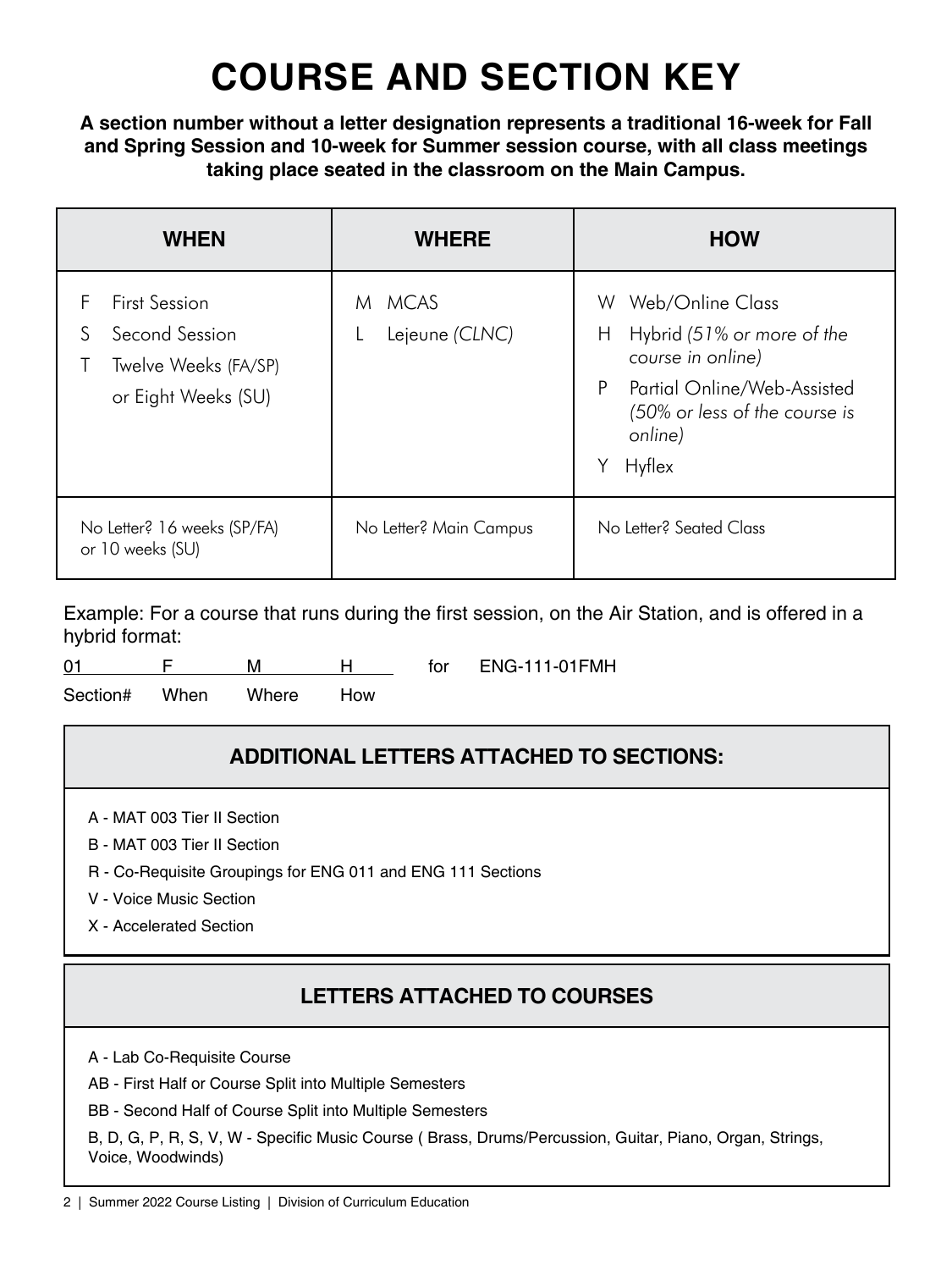# CLASS LISTINGS FOR SUMMER 2022 Credit<br><sup>Course</sup> Credit

### **ACADEMIC RELATED**

### **Students should complete an ACA course during their first semester at Coastal.**

| <b>ACA 111</b>                   | *For A.A.S. Programs<br><b>College Student Success</b>        | 1                                           |
|----------------------------------|---------------------------------------------------------------|---------------------------------------------|
| <b>ACA 122</b>                   | *For A.A., A.S., A.F.A., and A.E. Programs                    |                                             |
|                                  | <b>College Transfer Success</b>                               | 1                                           |
|                                  | <b>ACCOUNTING</b>                                             |                                             |
| <b>ACC 120</b><br>ACC 121        | Prin of Financial Accounting<br>Prin of Managerial Accounting | 4<br>$\overline{4}$                         |
|                                  | AIR CONDITIONING, HEATING, AND REFRIGERATION                  |                                             |
| <b>AHR 112</b><br><b>AHR 133</b> | <b>Heating Technology</b><br><b>HVAC Servicing</b>            | 4<br>$\overline{4}$                         |
|                                  | <b>ARCHITECTURAL TECHNOLOGY</b>                               |                                             |
| <b>ARC 214</b>                   | <b>Architectural Statics</b>                                  | 3                                           |
| <b>ARC 221</b><br><b>ARC 264</b> | Architectural 3-D CAD<br><b>Digital Architecture</b>          | $\ensuremath{\mathsf{3}}$<br>$\overline{2}$ |
|                                  | <b>ART</b>                                                    |                                             |
| <b>ART 111</b>                   | Art Appreciation                                              | 3                                           |
| <b>ART 114</b>                   | Art History Survey I                                          | 3                                           |
|                                  | <b>AUTOMOTIVE BODY REPAIR</b>                                 |                                             |
| <b>AUB 114</b>                   | <b>Special Finishes</b>                                       | $\overline{c}$                              |
| <b>AUB 132</b>                   | <b>Structural Damage II</b>                                   | $\overline{4}$                              |
| <b>AUB 136</b>                   | <b>Plastics and Adhesives</b>                                 | 3                                           |
|                                  | <b>AUTOMOTIVE</b>                                             |                                             |
| <b>AUT 123</b>                   | Powertrain Diagn & Serv                                       | $\overline{c}$                              |
| <b>AUT 141</b><br><b>AUT 151</b> | <b>Suspension &amp; Steering Sys</b><br><b>Brake Systems</b>  | $\ensuremath{\mathsf{3}}$<br>3              |
|                                  |                                                               |                                             |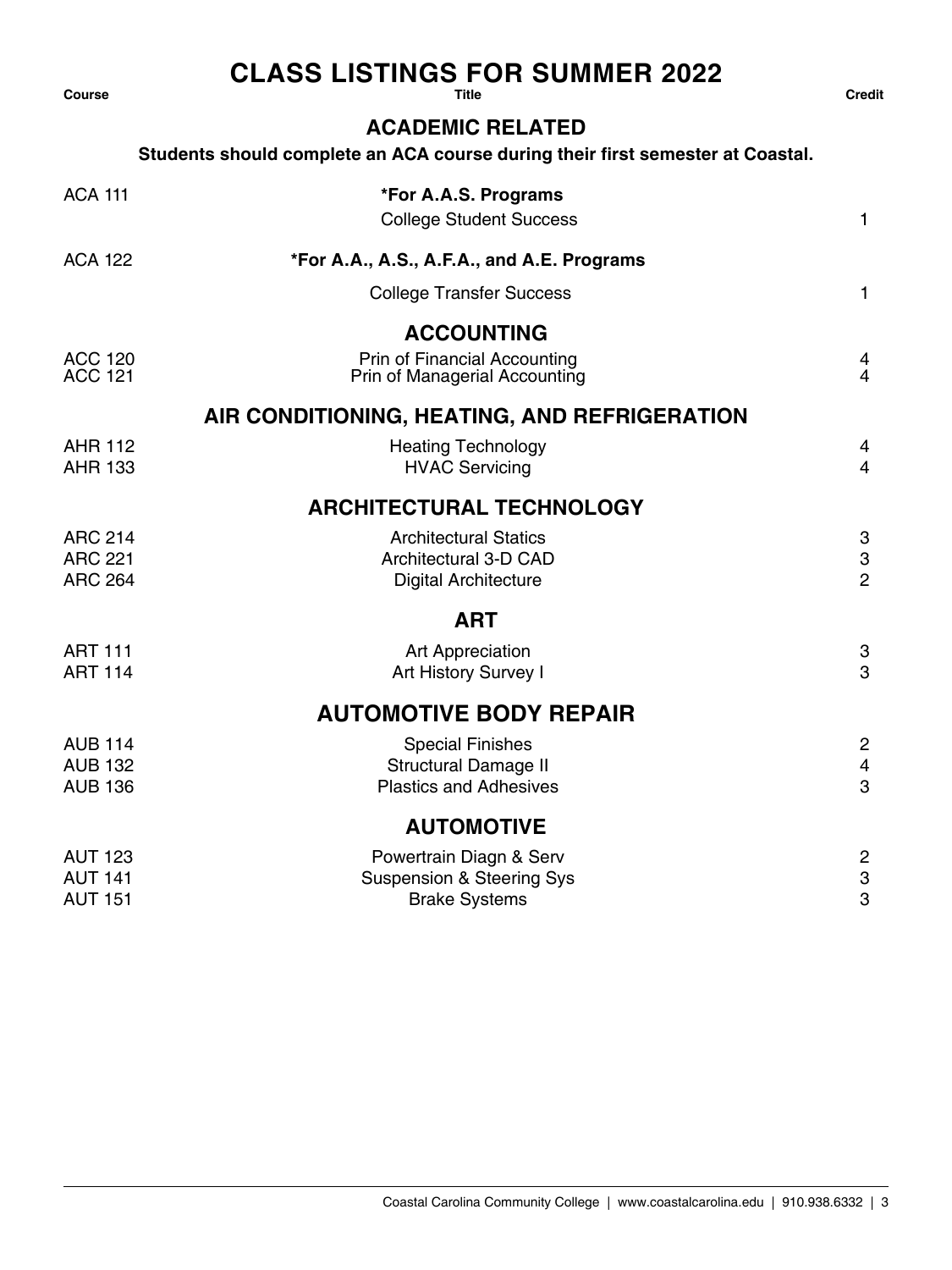## **BIOLOGY**

| <b>BIO 106</b> | Introduction to Anatomy/Physiology/Microbiology | 3              |
|----------------|-------------------------------------------------|----------------|
| <b>BIO 110</b> | Principles of Biology                           | $\overline{4}$ |
| BIO 111        | General Blology I                               | $\overline{4}$ |
| BIO 112        | General Biology II                              | $\overline{4}$ |
| <b>BIO 155</b> | <b>Nutrition</b>                                | 3              |
| BIO 163        | Basic Anat and Physiology                       | 5              |
| <b>BIO 168</b> | Anatomy and Physiology I                        | 4              |
| <b>BIO 169</b> | Anatomy and Physiology II                       | 4              |
| <b>BIO 275</b> | Microbiology                                    | $\overline{4}$ |
|                |                                                 |                |

**\*Online sections of BIO 110, BIO 111, BIO 112, BIO 163, BIO 168, BIO 169, BIO 170, and BIO 275 will utilize a take home lab kit.**

## **BUSINESS**

| <b>BUS 110</b><br><b>BUS 115</b><br><b>BUS 121</b><br><b>BUS 137</b><br><b>BUS 139</b> | Introduction to Business<br><b>Business Law I</b><br><b>Business Math</b><br>Principles of Management<br>Entrepreneurship I | 3<br>3<br>$\ensuremath{\mathsf{3}}$<br>3<br>3 |
|----------------------------------------------------------------------------------------|-----------------------------------------------------------------------------------------------------------------------------|-----------------------------------------------|
|                                                                                        | <b>CHEMISTRY</b>                                                                                                            |                                               |
| <b>CHM 090</b>                                                                         | <b>Chemistry Concepts</b>                                                                                                   | 4                                             |
| <b>CHM 151</b>                                                                         | <b>General Chemistry I</b>                                                                                                  | 4                                             |
| <b>CHM 152</b>                                                                         | <b>General Chemistry II</b>                                                                                                 | 4                                             |
|                                                                                        | *Online sections of CHM 151 and CHM 152 will utilize a take home lab kit                                                    |                                               |
|                                                                                        | <b>INFORMATION SYSTEMS</b>                                                                                                  |                                               |
| <b>CIS 110</b>                                                                         | Introduction to Computers                                                                                                   | 3                                             |
| <b>CIS 111</b>                                                                         | <b>Basic PC Literacy</b>                                                                                                    | $\overline{\mathbf{c}}$                       |
| <b>CIS 115</b>                                                                         | Intro to Prog and Logic                                                                                                     | 3                                             |
|                                                                                        | <b>CRIMINAL JUSTICE</b>                                                                                                     |                                               |
| <b>CJC 111</b>                                                                         | Introduction to Criminal Justice                                                                                            | 3                                             |
| <b>CJC 132</b>                                                                         | <b>Court Procedure and Evidence</b>                                                                                         | $\ensuremath{\mathsf{3}}$                     |
| <b>CJC 141</b>                                                                         | Corrections                                                                                                                 | $\ensuremath{\mathsf{3}}$                     |
| <b>CJC 144</b>                                                                         | <b>Crime Scene Processing</b>                                                                                               | 3                                             |
| <b>CJC 146</b>                                                                         | <b>Trace Evidence</b>                                                                                                       | $\mbox{3}$                                    |
| <b>CJC 170</b>                                                                         | Critical Incident Mgmt for Pub Saf                                                                                          | 3                                             |
| <b>CJC 221</b>                                                                         | <b>Investigative Principles</b>                                                                                             | $\overline{4}$                                |
|                                                                                        | <b>COMMUNICATION</b>                                                                                                        |                                               |
| <b>COM 110</b>                                                                         | Introduction to Communication                                                                                               | 3                                             |
| <b>COM 120</b>                                                                         | Intro Interpersonal Com                                                                                                     | $\ensuremath{\mathsf{3}}$                     |
| <b>COM 140</b>                                                                         | Intro Intercultural Com                                                                                                     | 3                                             |
| <b>COM 231</b>                                                                         | <b>Public Speaking</b>                                                                                                      | 3                                             |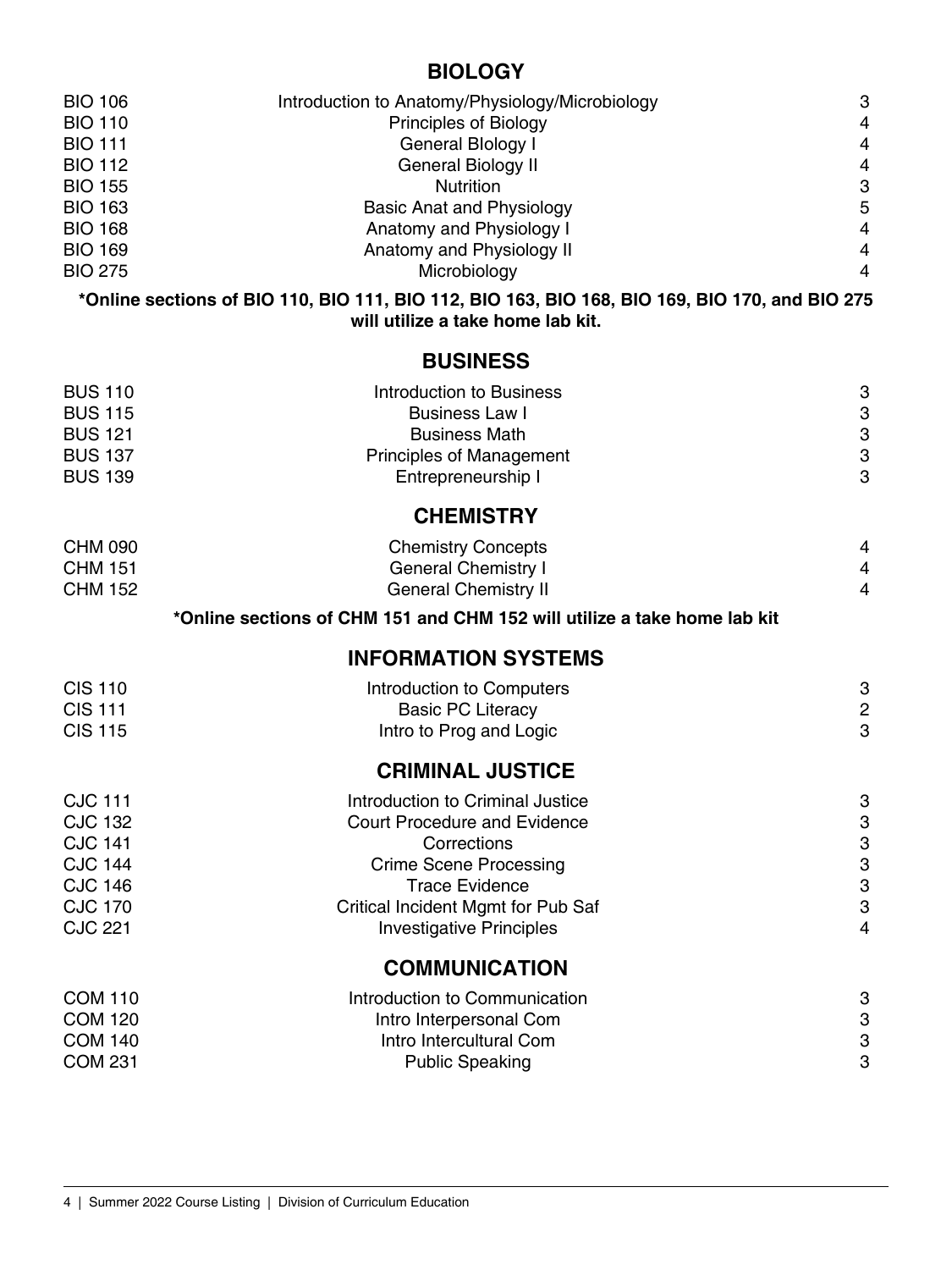|                                                                                        | <b>COSMETOLOGY</b>                                                                                                                                  |                                                                                     |
|----------------------------------------------------------------------------------------|-----------------------------------------------------------------------------------------------------------------------------------------------------|-------------------------------------------------------------------------------------|
| <b>COS 113</b><br><b>COS 115</b><br><b>COS 116</b><br><b>COS 250</b>                   | <b>Cosmetology Concepts II</b><br><b>Cosmetology Concepts III</b><br>Salon III<br><b>Computerized Salon Ops</b>                                     | 4<br>$\overline{4}$<br>$\overline{4}$<br>$\mathbf{1}$                               |
|                                                                                        | <b>COMPUTER SCIENCE</b>                                                                                                                             |                                                                                     |
| <b>CSC 121</b><br><b>CSC 153</b>                                                       | <b>Python Programming</b><br>C# Programming                                                                                                         | 3<br>3                                                                              |
|                                                                                        | <b>CONSTRUCTION</b>                                                                                                                                 |                                                                                     |
| <b>CST 241</b>                                                                         | Planning/Estimating I                                                                                                                               | 3                                                                                   |
|                                                                                        | <b>COMPUTER INFORMATION TECHNOLOGY</b>                                                                                                              |                                                                                     |
| <b>CTS 130</b><br><b>CTS 155</b>                                                       | Spreadsheet<br><b>Tech Support Functions</b>                                                                                                        | 3<br>3                                                                              |
|                                                                                        | <b>CULINARY</b>                                                                                                                                     |                                                                                     |
| <b>CUL 283</b>                                                                         | Farm-To-Table                                                                                                                                       | 5                                                                                   |
|                                                                                        | <b>DENTAL</b>                                                                                                                                       |                                                                                     |
| <b>DEN 105</b><br><b>DEN 107</b><br><b>DEN 123</b><br><b>DEN 140</b><br><b>DEN 141</b> | <b>Practice Management</b><br><b>Clinical Practice II</b><br><b>Nutrition/Dental Health</b><br>Dental Hygiene Theory II<br>Dental Hygiene Clinic II | $\overline{c}$<br>$\mathbf 5$<br>$\boldsymbol{2}$<br>$\mathbf{1}$<br>$\overline{2}$ |
|                                                                                        | <b>DRAMA/THEATRE (FINE ARTS)</b>                                                                                                                    |                                                                                     |
| <b>DRA 111</b><br><b>DRA 112</b><br><b>DRA 212</b>                                     | <b>Theatre Appreciation</b><br>Literature of the Theatre<br>Theatre History II                                                                      | 3<br>3<br>3                                                                         |
|                                                                                        | <b>ECONOMICS (SOCIAL SCIENCE)</b>                                                                                                                   |                                                                                     |
| <b>ECO 251</b><br><b>ECO 252</b>                                                       | Principles of Microeconomics<br>Prin of Macroeconomics                                                                                              | 3<br>3                                                                              |
|                                                                                        | <b>EDUCATION</b>                                                                                                                                    |                                                                                     |
| <b>EDU 119</b><br><b>EDU 131</b><br><b>EDU 153</b><br><b>EDU 221</b>                   | Intro to Early Child Educ<br>Child, Family, & Commun<br>Health, Safety, & Nutrit<br>Children with Exceptionalities                                  | 4<br>3<br>3<br>3                                                                    |
|                                                                                        | <b>ENGINEERING</b>                                                                                                                                  |                                                                                     |
| <b>EGR 150</b>                                                                         | Intro to Engineering                                                                                                                                | $\mathbf{2}$                                                                        |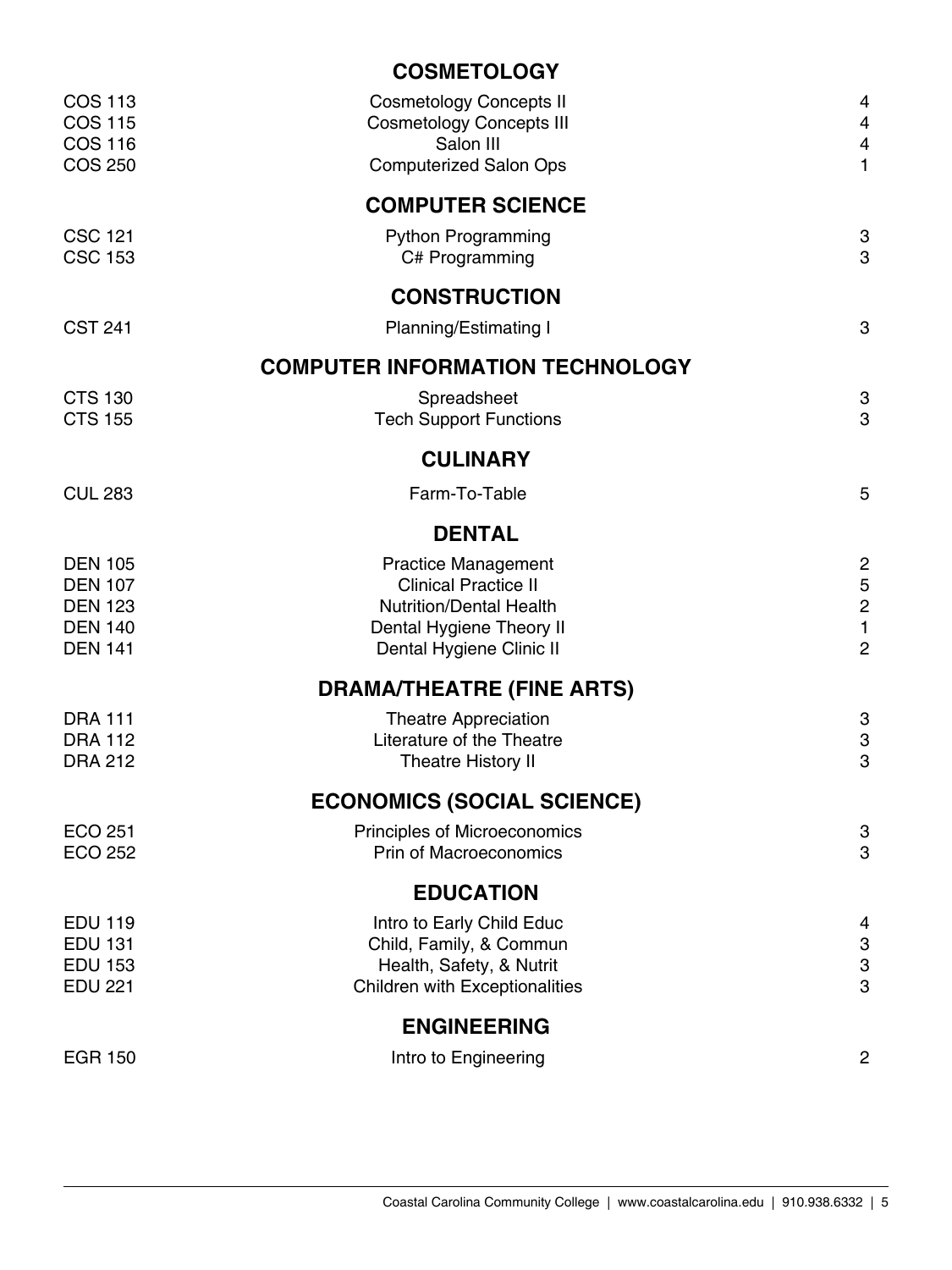## **ELECTRICITY**

| <b>ELC 115</b><br><b>ELC 128</b><br><b>ELC 130</b>                                                                                                             | <b>Industrial Wiring</b><br>Intro to PLC<br><b>Advanced Motors/Controls</b>                                                                                                                                                                                | 4<br>3<br>3                                          |
|----------------------------------------------------------------------------------------------------------------------------------------------------------------|------------------------------------------------------------------------------------------------------------------------------------------------------------------------------------------------------------------------------------------------------------|------------------------------------------------------|
|                                                                                                                                                                | <b>ELECTRONICS</b>                                                                                                                                                                                                                                         |                                                      |
| <b>ELN 132</b><br><b>ELN 133</b><br><b>ELN 133A</b>                                                                                                            | <b>Analog Electronics II</b><br><b>Digital Electronics</b><br><b>Digital Electronics Lab</b>                                                                                                                                                               | 4<br>4<br>1                                          |
|                                                                                                                                                                | <b>EMERGENCY MEDICAL SCIENCE</b>                                                                                                                                                                                                                           |                                                      |
| <b>EMS 220</b><br><b>EMS 221</b><br><b>EMS 250</b><br><b>EMS 280</b>                                                                                           | Cardiology II<br><b>EMS Clinical Practicum II</b><br><b>Medical Emergencies</b><br><b>EMS Bridging Course</b>                                                                                                                                              | 3<br>$\overline{c}$<br>$\overline{\mathcal{A}}$<br>3 |
|                                                                                                                                                                | <b>ENGLISH</b>                                                                                                                                                                                                                                             |                                                      |
| <b>ENG 002</b><br><b>ENG 011</b><br><b>ENG 111</b><br><b>ENG 112</b><br><b>ENG 125</b><br><b>ENG 231</b><br><b>ENG 232</b><br><b>ENG 241</b><br><b>ENG 242</b> | <b>Transition English</b><br>Writing & Inquiry Support<br>Writing & Inquiry<br>Writing/Research in the Disc<br><b>Creative Writing I</b><br>American Literature I<br>American Literature II<br><b>British Literature I</b><br><b>British Literature II</b> | 3<br>$\frac{2}{3}$<br>3<br>3<br>3<br>3<br>3<br>3     |
|                                                                                                                                                                | <b>EMERGENCY PREPAREDNESS</b>                                                                                                                                                                                                                              |                                                      |
| <b>EPT 210</b>                                                                                                                                                 | Response & Recovery                                                                                                                                                                                                                                        | 3                                                    |
|                                                                                                                                                                | <b>FIRE PROTECTION</b>                                                                                                                                                                                                                                     |                                                      |
| <b>FIP 128</b><br><b>FIP 221</b>                                                                                                                               | Detection and Investigation<br><b>Advanced Fire Fighting Strategies</b>                                                                                                                                                                                    | 3<br>3                                               |
|                                                                                                                                                                | <b>GEOLOGY</b>                                                                                                                                                                                                                                             |                                                      |
| <b>GEL 111</b>                                                                                                                                                 | Geology<br>*Online sections of GEL 111 will utilize a take home lab kit.                                                                                                                                                                                   | 4                                                    |
|                                                                                                                                                                | <b>GEOGRAPHY (SOCIAL SCIENCE)</b>                                                                                                                                                                                                                          |                                                      |
| GEO 111                                                                                                                                                        | <b>World Regional Geography</b>                                                                                                                                                                                                                            | 3                                                    |
|                                                                                                                                                                | <b>HEALTH</b>                                                                                                                                                                                                                                              |                                                      |
| <b>HEA 110</b><br><b>HEA 120</b>                                                                                                                               | <b>Personal Health/Wellness</b><br><b>Community Health</b>                                                                                                                                                                                                 | 3<br>3                                               |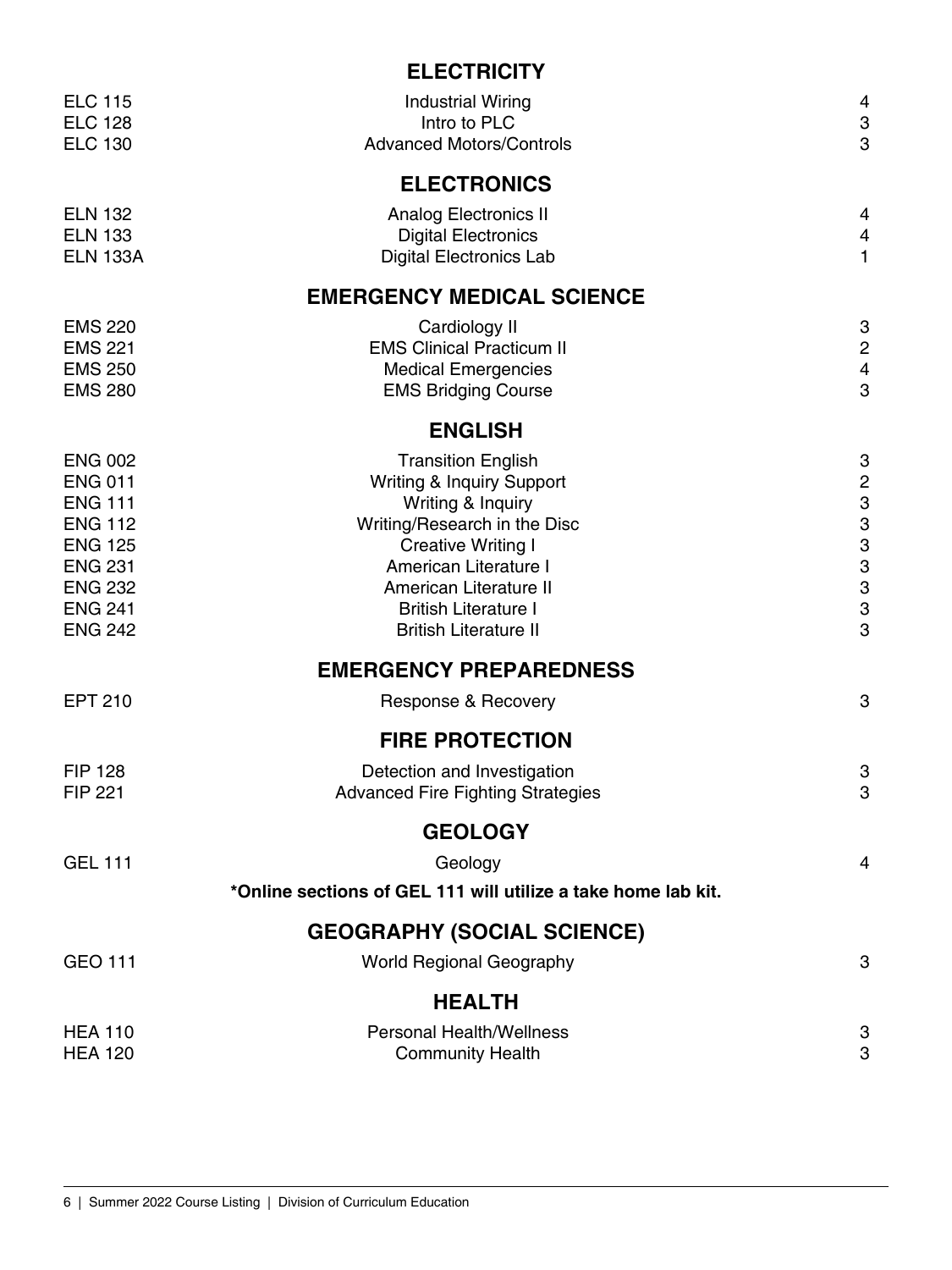## **HISTORY (SOCIAL SCIENCE)**

| <b>HIS 111</b><br><b>HIS 112</b><br><b>HIS 131</b><br><b>HIS 132</b>                                                                                                             | <b>World Civilizations I</b><br><b>World Civilizations II</b><br>American History I<br>American History II                                                                                                                                                      | 3<br>3<br>3<br>3                                                                                                                                                           |
|----------------------------------------------------------------------------------------------------------------------------------------------------------------------------------|-----------------------------------------------------------------------------------------------------------------------------------------------------------------------------------------------------------------------------------------------------------------|----------------------------------------------------------------------------------------------------------------------------------------------------------------------------|
|                                                                                                                                                                                  | <b>HOTEL AND RESTAURANT MANAGEMENT</b>                                                                                                                                                                                                                          |                                                                                                                                                                            |
| <b>HRM 210</b><br><b>HRM 240</b>                                                                                                                                                 | Meetings & Event Planning<br><b>Marketing for Hospitality</b>                                                                                                                                                                                                   | 3<br>3                                                                                                                                                                     |
|                                                                                                                                                                                  | <b>HUMANITIES</b>                                                                                                                                                                                                                                               |                                                                                                                                                                            |
| <b>HUM 110</b><br><b>HUM 130</b>                                                                                                                                                 | <b>Technology and Society</b><br>Myth in Human Culture                                                                                                                                                                                                          | 3<br>3                                                                                                                                                                     |
|                                                                                                                                                                                  | <b>LEGAL EDUCATION</b>                                                                                                                                                                                                                                          |                                                                                                                                                                            |
| <b>LEX 150</b><br><b>LEX 160</b><br><b>LEX 220</b><br><b>LEX 285</b>                                                                                                             | <b>Commerical Law I</b><br>Criminal Law & Procedure<br>Corporate Law<br>Workers' Comp Law                                                                                                                                                                       | 3<br>3<br>$\overline{c}$<br>$\overline{c}$                                                                                                                                 |
|                                                                                                                                                                                  | <b>MATHEMATICS</b>                                                                                                                                                                                                                                              |                                                                                                                                                                            |
| <b>MAT 003</b><br><b>MAT 043</b><br><b>MAT 071</b><br><b>MAT 143</b><br><b>MAT 152</b><br><b>MAT 171</b><br><b>MAT 172</b><br><b>MAT 263</b><br><b>MAT 271</b><br><b>MAT 272</b> | <b>Transition Math</b><br>Quantitative Literacy Support<br>Precalculus Algebra Support<br>Quantitative Literacy<br><b>Statistical Methods I</b><br>Precalculus Algebra<br><b>Precalculus Trigonometry</b><br><b>Brief Calculus</b><br>Calculus I<br>Calculus II | 3<br>$\overline{c}$<br>$\overline{c}$<br>3<br>$\overline{\mathcal{L}}$<br>$\overline{4}$<br>$\overline{\mathcal{A}}$<br>$\overline{4}$<br>$\overline{4}$<br>$\overline{4}$ |
|                                                                                                                                                                                  | <b>MARKETING AND RETAILING</b>                                                                                                                                                                                                                                  |                                                                                                                                                                            |
| <b>MKT 223</b>                                                                                                                                                                   | <b>Customer Service</b>                                                                                                                                                                                                                                         | 3                                                                                                                                                                          |
|                                                                                                                                                                                  | <b>MEDICAL ASSISTING</b>                                                                                                                                                                                                                                        |                                                                                                                                                                            |
| <b>MED 116</b>                                                                                                                                                                   | Introduction to A & P                                                                                                                                                                                                                                           | 4                                                                                                                                                                          |
|                                                                                                                                                                                  | <b>MEDICAL LABORATORY TECHNOLOGY</b>                                                                                                                                                                                                                            |                                                                                                                                                                            |
| <b>MLT 130</b>                                                                                                                                                                   | <b>Clinical Chemistry I</b>                                                                                                                                                                                                                                     | 4                                                                                                                                                                          |
|                                                                                                                                                                                  | <b>MUSIC</b>                                                                                                                                                                                                                                                    |                                                                                                                                                                            |
| <b>MUS 110</b><br><b>MUS 111</b><br><b>MUS 112</b>                                                                                                                               | <b>Music Appreciation</b><br><b>Fundamentals of Music</b><br>Introduction to Jazz                                                                                                                                                                               | 3<br>3<br>3                                                                                                                                                                |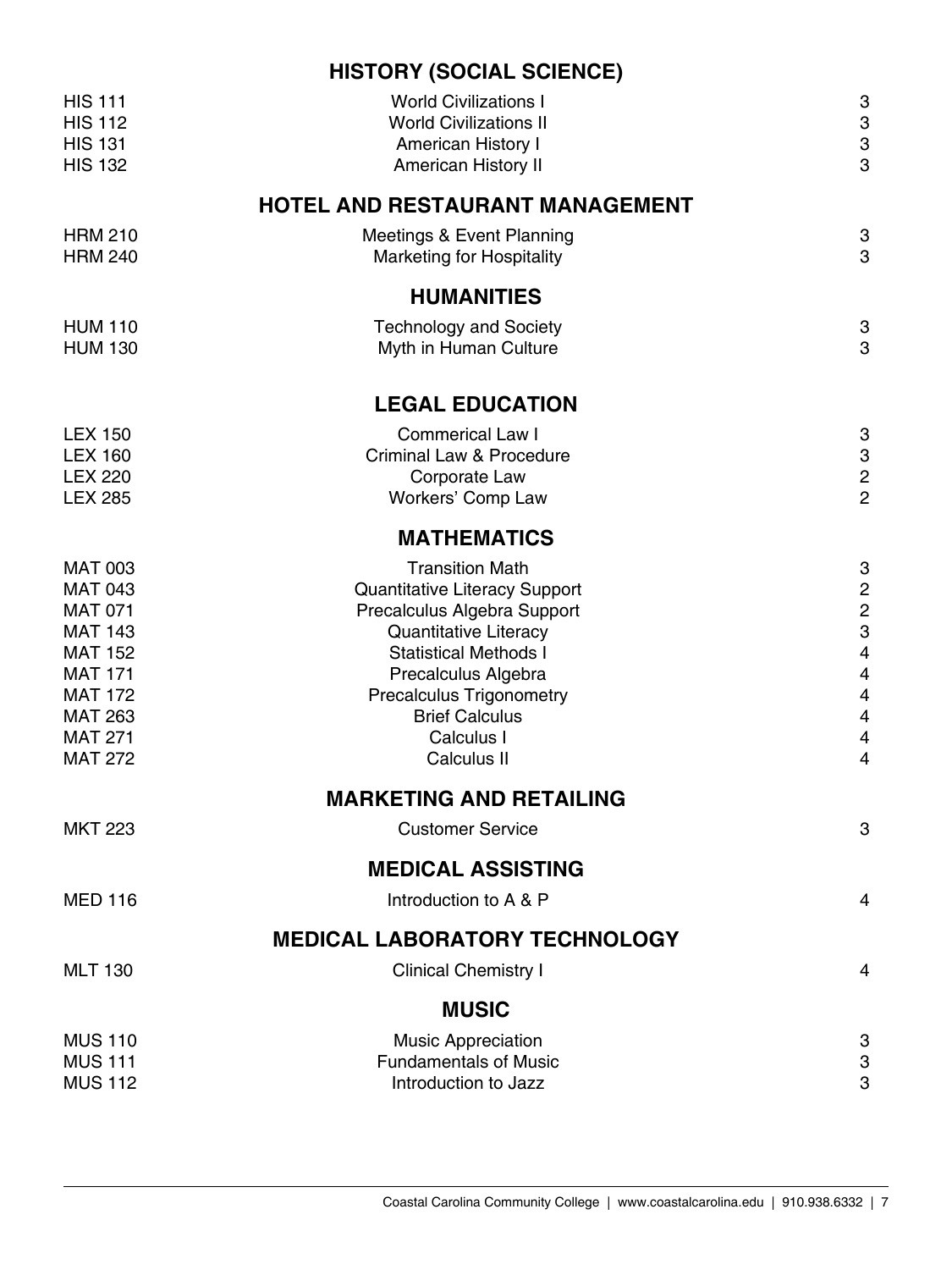|                                                                                                                            | <b>NETWORKING TECHNOLOGY</b>                                                                                                                                                                         |                                                                |
|----------------------------------------------------------------------------------------------------------------------------|------------------------------------------------------------------------------------------------------------------------------------------------------------------------------------------------------|----------------------------------------------------------------|
| <b>NET 126</b>                                                                                                             | <b>Routing Basics</b>                                                                                                                                                                                | 3                                                              |
|                                                                                                                            | <b>NETWORKING OPERATING SYSTEMS</b>                                                                                                                                                                  |                                                                |
| <b>NOS 120</b><br><b>NOS 130</b>                                                                                           | Linux/UNIX Single User<br><b>Windows Single User</b>                                                                                                                                                 | 3<br>3                                                         |
|                                                                                                                            | <b>NURSING</b>                                                                                                                                                                                       |                                                                |
| <b>NUR 114</b>                                                                                                             | <b>Holistic Health Concepts</b>                                                                                                                                                                      | 5                                                              |
|                                                                                                                            | <b>OFFICE ADMINISTRATION</b>                                                                                                                                                                         |                                                                |
| <b>OST 134</b><br><b>OST 136</b><br><b>OST 142</b><br><b>OST 149</b><br><b>OST 164</b><br><b>OST 241</b><br><b>OST 281</b> | <b>Text Entry &amp; Formatting</b><br><b>Word Processing</b><br>Med Terms II-Med Office<br><b>Medical Legal Issues</b><br><b>Office Editing</b><br>Med Ofc Transcription I<br>Emer Issues in Med Ofc | 3<br>3<br>3<br>$\mbox{3}$<br>$\mbox{3}$<br>3<br>3              |
|                                                                                                                            | PHYSICAL EDUCATION                                                                                                                                                                                   |                                                                |
| <b>PED 110</b><br><b>PED 117</b><br><b>PED 118</b><br><b>PED 122</b>                                                       | Fit and Well for Life<br>Weight Training I<br>Weight Training II<br>Yoga I                                                                                                                           | $\overline{c}$<br>$\mathbf{1}$<br>$\mathbf{1}$<br>$\mathbf{1}$ |
|                                                                                                                            | <b>PHILOSOPHY</b>                                                                                                                                                                                    |                                                                |
| <b>PHI 215</b><br><b>PHI 240</b>                                                                                           | Philosophical Issues<br>Introduction to Ethics                                                                                                                                                       | 3<br>3                                                         |
|                                                                                                                            | <b>PHYSICS</b>                                                                                                                                                                                       |                                                                |
| <b>PHY 110</b><br><b>PHY 110A</b><br><b>PHY 251</b><br><b>PHY 252</b>                                                      | <b>Conceptual Physics</b><br>Conceptual Physics Lab<br><b>General Physics I</b><br><b>General Physics II</b>                                                                                         | 3<br>1<br>4<br>$\overline{4}$                                  |
|                                                                                                                            | *Online sections of PHY 110A will utilize a take home lab kit.                                                                                                                                       |                                                                |
|                                                                                                                            | <b>POLITICAL SCIENCE (SOCIAL SCIENCE)</b>                                                                                                                                                            |                                                                |
| <b>POL 120</b><br><b>POL 130</b><br><b>POL 220</b>                                                                         | American Government<br>State & Local Government<br><b>International Relations</b>                                                                                                                    | 3<br>$\ensuremath{\mathsf{3}}$<br>3                            |
|                                                                                                                            | <b>PSYCHOLOGY (SOCIAL SCIENCE)</b>                                                                                                                                                                   |                                                                |
| <b>PSY 118</b><br><b>PSY 150</b><br><b>PSY 239</b><br><b>PSY 241</b><br><b>PSY 243</b><br><b>PSY 281</b>                   | Interpersonal Psychology<br>General Psychology<br>Psychology of Personality<br>Developmental Psychology<br>Child Psychology<br>Abnormal Psychology                                                   | 3<br>3<br>3<br>3<br>3<br>3                                     |